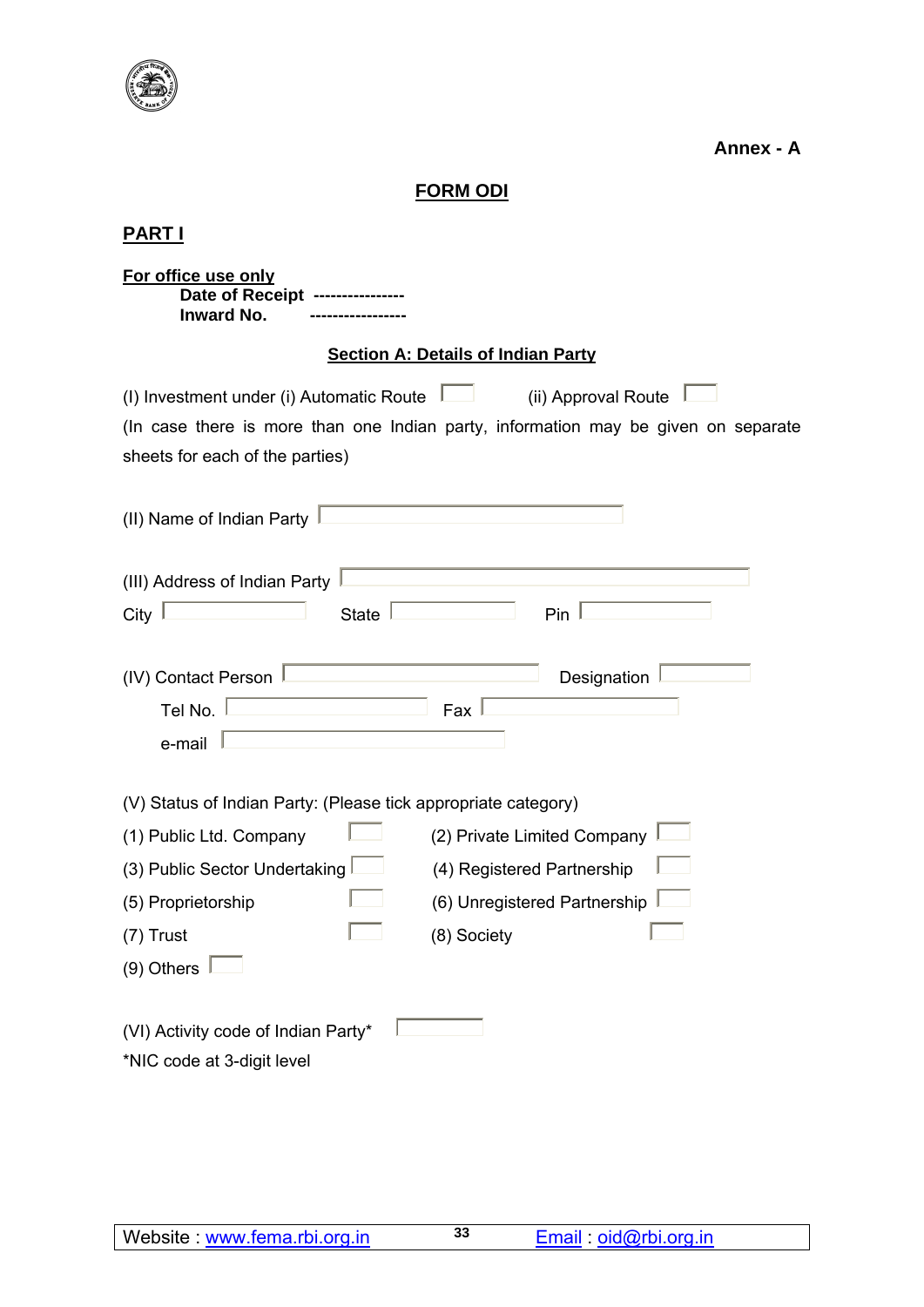

**[If the Indian Party is engaged in Financial sector or falls under the category of Proprietorship, Unregistered Partnership or Financial sector, please furnish the details in Item VII below].** 

(VII) Financial particulars of the Indian Party for the last 3 years  $(Amt)$  in Ps. 000s)

|                                      |            | , רוווג. ווו ולא מטעס |                   |
|--------------------------------------|------------|-----------------------|-------------------|
| <b>Particulars</b>                   | Year 1     | Year <sub>2</sub>     | Year <sub>3</sub> |
|                                      | $31 - 3 -$ | $31 - 3$              | $31 - 3$          |
| Foreign exchange earnings            |            |                       |                   |
| (excluding equity exports to JV/WOS) |            |                       |                   |
| Net profit                           |            |                       |                   |
| Paid-up Capital                      |            |                       |                   |
|                                      |            |                       |                   |
| Net worth of (a) Indian Party        |            |                       |                   |
| (b) Group Company@                   |            |                       |                   |

@ In terms of Explanation to Regulation 6 (3) of Notification No. FEMA 120/ RB-2004 dated July 7, 2004

(VIII) Particulars of existing Joint Ventures (JV) and Wholly Owned Subsidiaries (WOS) already in operation or under implementation, of the Indian party and its group concerns:

| Sr.<br>No. | Name of Indian Party | Unique Identification Number allotted by<br><b>Reserve Bank</b> |
|------------|----------------------|-----------------------------------------------------------------|
|            |                      |                                                                 |
|            |                      |                                                                 |
| 3.         |                      |                                                                 |
|            |                      |                                                                 |
|            |                      |                                                                 |

(IX) Whether the proposed investment is (Tick the appropriate box)

(a) New Project  $\Box$  (Please furnish the details in Section B)

(b) Existing Project\* (Please furnish the details in Section C)

\* Acquisition of stake in an already existing JV/WOS overseas promoted by an Indian party.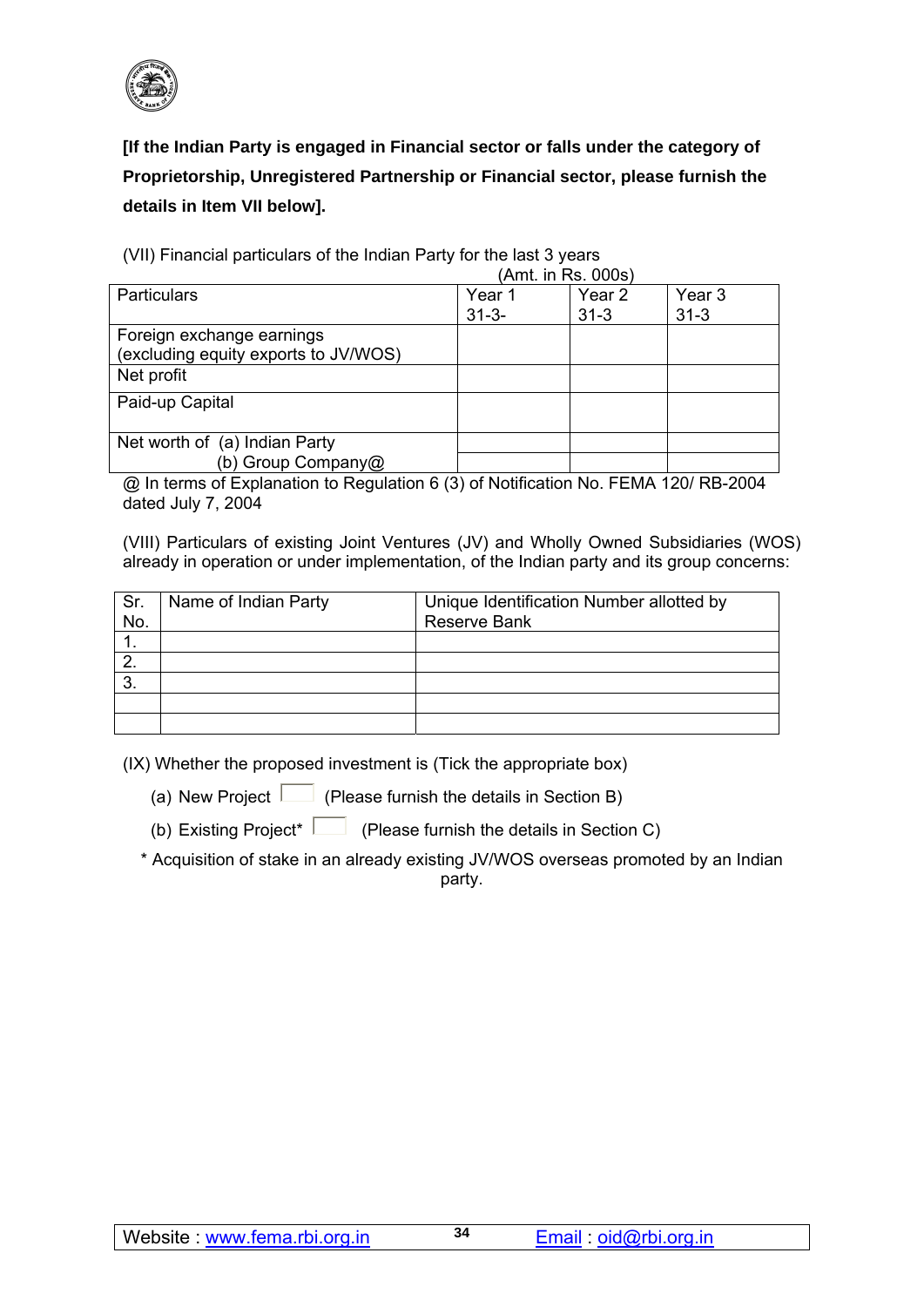

## **Section B: Details of Investment in New Project**

|                                                 | For Reserve Bank use only<br><b>Unique Identification Number</b>                                                                                                                                                                                                                                  |                       |  |  |         |     |     |                    |  |         |  |
|-------------------------------------------------|---------------------------------------------------------------------------------------------------------------------------------------------------------------------------------------------------------------------------------------------------------------------------------------------------|-----------------------|--|--|---------|-----|-----|--------------------|--|---------|--|
|                                                 |                                                                                                                                                                                                                                                                                                   |                       |  |  |         |     |     |                    |  |         |  |
|                                                 |                                                                                                                                                                                                                                                                                                   |                       |  |  |         |     |     |                    |  |         |  |
|                                                 | (I) Purpose of investment (Please tick appropriate category)<br>(a) Participation in JV $\Box$ (b) Contribution in WOS $\Box$<br>(c) Full acquisition of a foreign concern<br>(d) Partial acquisition of a foreign concern $\frac{1}{2}$<br>(e) Investment in unincorporated entity<br>(f) Others |                       |  |  |         |     |     |                    |  |         |  |
|                                                 | (II) Particulars of JV/WOS                                                                                                                                                                                                                                                                        |                       |  |  |         |     |     |                    |  |         |  |
|                                                 |                                                                                                                                                                                                                                                                                                   | (a) Name of JV/WOS    |  |  |         |     |     |                    |  |         |  |
|                                                 |                                                                                                                                                                                                                                                                                                   | (b) Address of JV/WOS |  |  |         |     |     |                    |  |         |  |
|                                                 | (c) Name of the country<br>(d) e-mail<br>(e) Accounting year followed by JV/WOS                                                                                                                                                                                                                   |                       |  |  |         |     |     |                    |  |         |  |
|                                                 | (III) Activity code of JV/WOS                                                                                                                                                                                                                                                                     |                       |  |  |         |     |     |                    |  |         |  |
| (IV) Whether JV/WOS is SPV (Y/N)?<br>#          |                                                                                                                                                                                                                                                                                                   |                       |  |  |         |     |     |                    |  |         |  |
| # If Y, Please furnish the details in Section D |                                                                                                                                                                                                                                                                                                   |                       |  |  |         |     |     |                    |  |         |  |
|                                                 | <b>Proposed Capital Structure</b>                                                                                                                                                                                                                                                                 |                       |  |  |         |     |     |                    |  |         |  |
|                                                 | [a] Indian Party (ies)                                                                                                                                                                                                                                                                            |                       |  |  | % stake |     | [b] | Foreign partner(s) |  | % stake |  |
| (1)                                             |                                                                                                                                                                                                                                                                                                   |                       |  |  |         | (1) |     |                    |  |         |  |

 $(2)$   $(2)$  $(3)$   $(3)$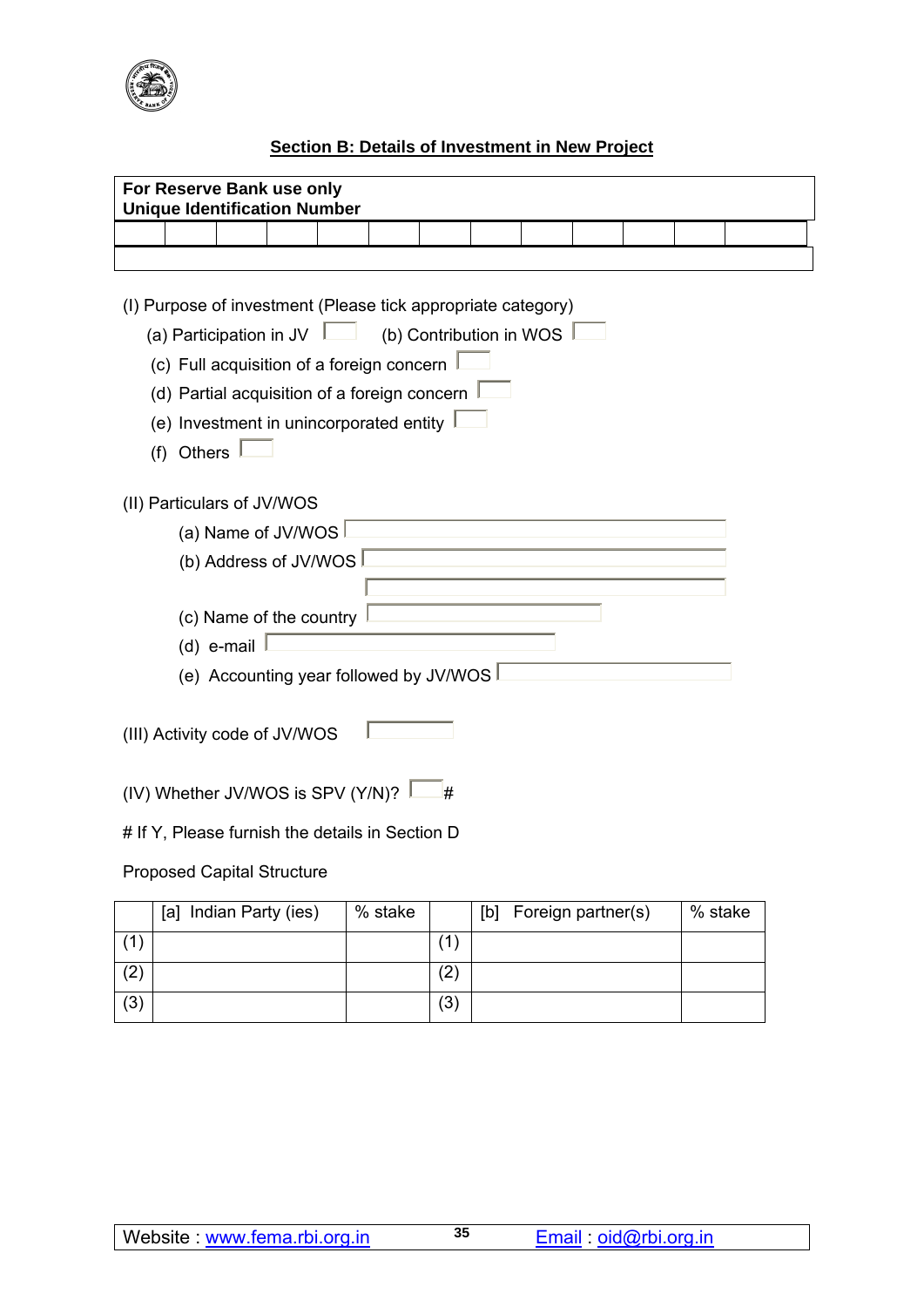

## **Section C: Details of Investment in Existing Project**

| Indicate 13 digit Unique Identification Number issued by Reserve Bank |  |  |  |  |  |  |  |  |  |  |  |
|-----------------------------------------------------------------------|--|--|--|--|--|--|--|--|--|--|--|
|                                                                       |  |  |  |  |  |  |  |  |  |  |  |
|                                                                       |  |  |  |  |  |  |  |  |  |  |  |

(I) Purpose of Supplementary Investment (Please tick appropriate category)

- (a) Enhancement of Equity in existing JV/WOS overseas  $\sqrt{ }$
- (b) Enhancement of Preference Equity/ Convertible Debt  $\Box$
- (c) Grant/ Enhancement of Loan in existing JV/WOS
- (d) Extension/ Enhancement of Guarantees
- (e) Remittances to Unincorporated Entity
- (e) Others  $\Box$

#### (II) Capital Structure

|     | Indian Party (ies)<br>[a] | % stake |                   | Foreign partner(s)<br>[b] | % stake |
|-----|---------------------------|---------|-------------------|---------------------------|---------|
|     |                           |         |                   |                           |         |
| (2) |                           |         | $\left( 2\right)$ |                           |         |
| (3) |                           |         | (3)               |                           |         |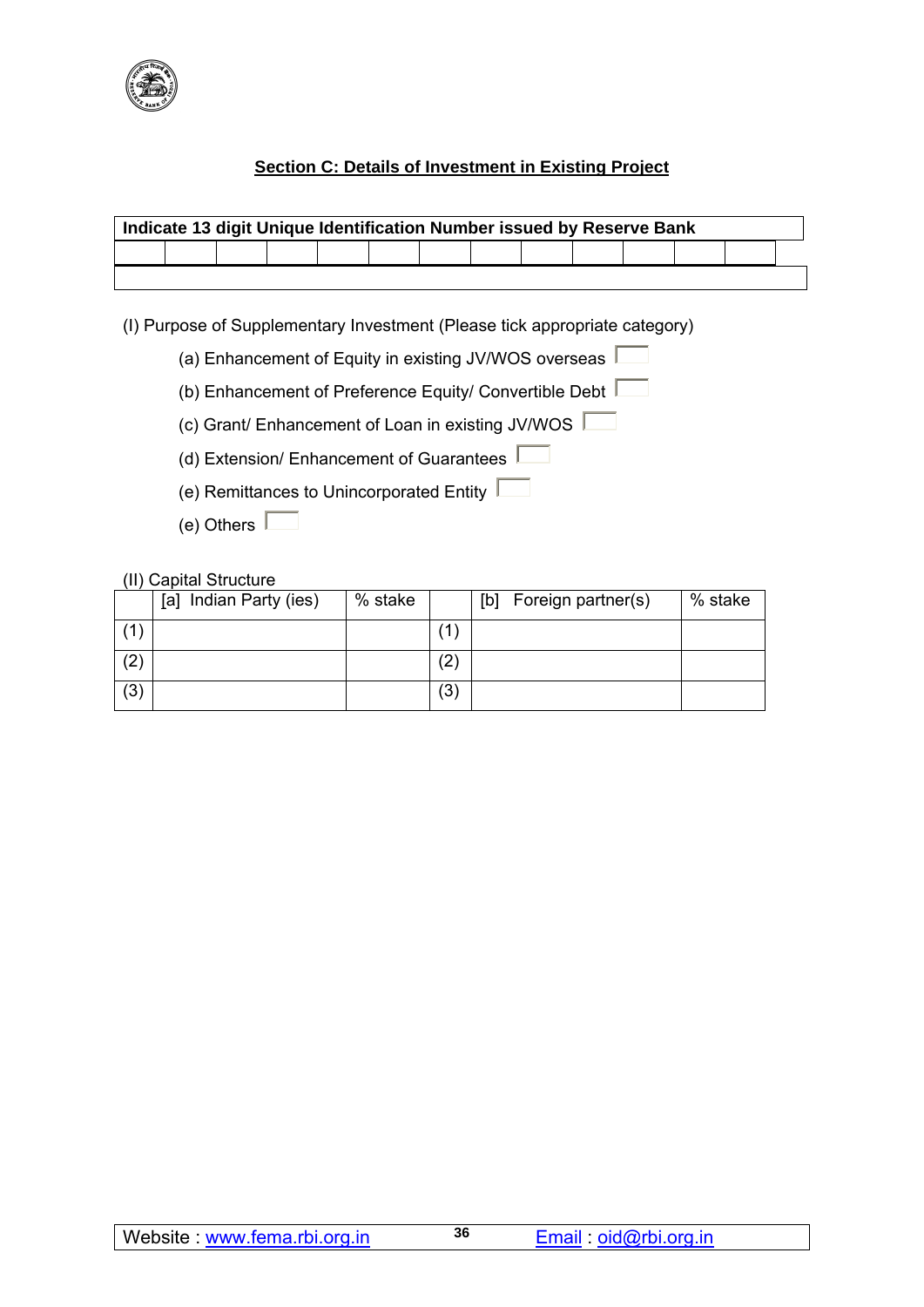

### **Section D - Funding for JV / WOS**

(Amount in FCY 000's)

| I Full Value of the Overseas Acquisition<br>Il Estimated cost of overseas acquisition for the Indian Party                                                                                                                                                                                                                                                                                                                                                                |
|---------------------------------------------------------------------------------------------------------------------------------------------------------------------------------------------------------------------------------------------------------------------------------------------------------------------------------------------------------------------------------------------------------------------------------------------------------------------------|
| III Financial commitment * (in applicable FCY): FYC<br>Amount                                                                                                                                                                                                                                                                                                                                                                                                             |
| IV Method of Investment by Indian Party<br>(i) Cash Remittance<br>$(a)$ EEFC<br>(b) Market Purchase<br>(ii) Capitalization of<br>(a) Export of plant and machinery<br>(b) Others (please Specify)<br>(iii) ADRs / GDRs [raised overseas]<br>(iv) ECB/FCCB<br>(v) Swap of shares<br>(vi) Others (Please specify)<br><b>Total A [Indian Party]</b>                                                                                                                          |
| V. Whether JV/WOS is SPV (Y/N)                                                                                                                                                                                                                                                                                                                                                                                                                                            |
| (a) If Y, purpose of SPV:<br>i) Full value of the overseas acquisition<br>ii) Direct / Indirect infusion by SPV<br>ii) Funds raised overseas with guarantee/<br>counter guarantee from Indian party<br>iii) Funds raised overseas without guarantee/<br>counter guarantee from Indian Party<br>iv) Funds contributed in the form of equity/<br>preference equity/ shareholder's loans<br>by foreign investors<br>v) Securitisation<br>vi) Any other mode (please specify) |
| Total                                                                                                                                                                                                                                                                                                                                                                                                                                                                     |
| VI. Guarantees/ Other Non fund based Commitments                                                                                                                                                                                                                                                                                                                                                                                                                          |

Note \*: Financial Commitment as defined in FEMA 120/RB-2004 dated July 7, 2004 Sec 2(f)- Financial Commitment means amount of Direct Investment by way of contribution to equity, loan and 100 per cent of the amount of guarantee issued by Indian Party to or on behalf of its overseas Joint Venture company or Wholly Owned Subsidiary.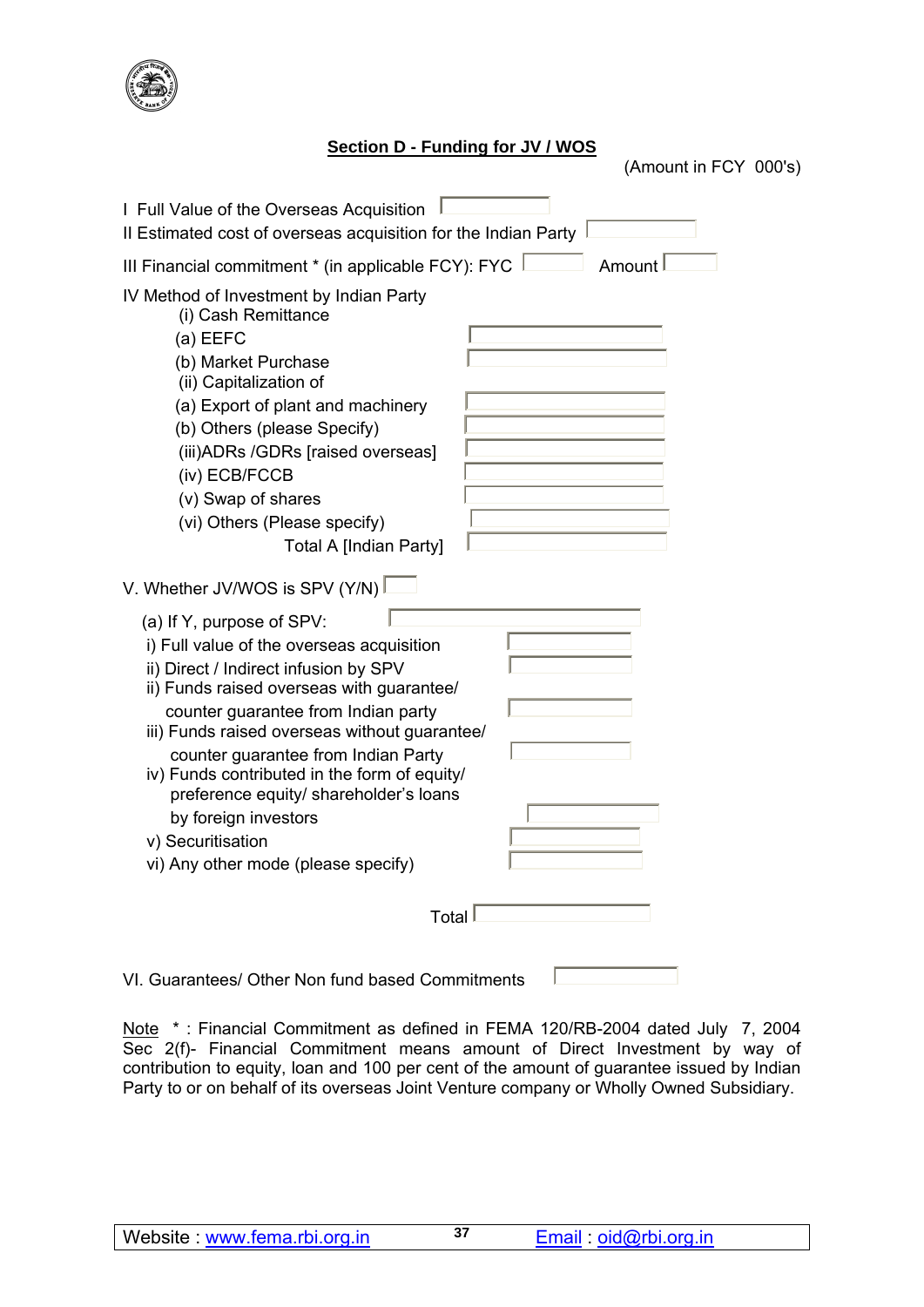

#### **Section E : Declaration by the Indian Party**

I (a) Whether the applicant party (ies), its promoters, directors, etc., are under investigations by any investigative/enforcement agency or regulatory body. If yes, the brief details thereof, including present stage of investigation/ adjudication / manner of disposal of the case .

\_\_\_\_\_\_\_\_\_\_\_\_\_\_\_\_\_\_\_\_\_\_\_\_\_\_\_\_\_\_\_\_\_\_\_\_\_\_\_\_\_\_\_\_\_\_\_\_\_\_\_\_\_\_\_\_\_\_\_\_\_\_\_

\_\_\_\_\_\_\_\_\_\_\_\_\_\_\_\_\_\_\_\_\_\_\_\_\_\_\_\_\_\_\_\_\_\_\_\_\_\_\_\_\_\_\_\_\_\_\_\_\_\_\_\_\_\_\_\_\_\_\_\_\_\_\_

\_\_\_\_\_\_\_\_\_\_\_\_\_\_\_\_\_\_\_\_\_\_\_\_\_\_\_\_\_\_\_\_\_\_\_\_\_\_\_\_\_\_\_\_\_\_\_\_\_\_\_\_\_\_\_\_\_\_\_\_\_\_\_

\_\_\_\_\_\_\_\_\_\_\_\_\_\_\_\_\_\_\_\_\_\_\_\_\_\_\_\_\_\_\_\_\_\_\_\_\_\_\_\_\_\_\_\_\_\_\_\_\_\_\_\_\_\_\_\_\_\_\_\_\_\_\_

\_\_\_\_\_\_\_\_\_\_\_\_\_\_\_\_\_\_\_\_\_\_\_\_\_\_\_\_\_\_\_\_\_\_\_\_\_\_\_\_\_\_\_\_\_\_\_\_\_\_\_\_\_\_\_\_\_\_\_\_\_\_\_

\_\_\_\_\_\_\_\_\_\_\_\_\_\_\_\_\_\_\_\_\_\_\_\_\_\_\_\_\_\_\_\_\_\_\_\_\_\_\_\_\_\_\_\_\_\_\_\_\_\_\_\_\_\_\_\_\_\_\_\_\_\_\_

 (b) Whether the promoter Indian party(ies) is(are) presently on Exporters' Caution List of Reserve Bank for non-realization of export proceeds or on the list of defaulters to the Banking System circulated by Reserve Bank. If so, status of the Indian party (ies):

 (c) Any other information relevant to this proposal, including any special benefits/ incentives available in the host country for setting up / acquiring the proposed concern.

I/ We hereby certify that the information furnished above are true and correct.

| Place: ___________                  |   |
|-------------------------------------|---|
| Date : ____________                 |   |
| Name:------------------------------ |   |
| Designation-----------------------  |   |
| List of enclosures:                 |   |
| 1.                                  |   |
| $\mathcal{P}$                       | 5 |
|                                     |   |

 $3.$  6.

(Signature of authorised official)

Stamp/Seal

 $\mathcal{L}_\text{max}$  , and the set of the set of the set of the set of the set of the set of the set of the set of the set of the set of the set of the set of the set of the set of the set of the set of the set of the set of the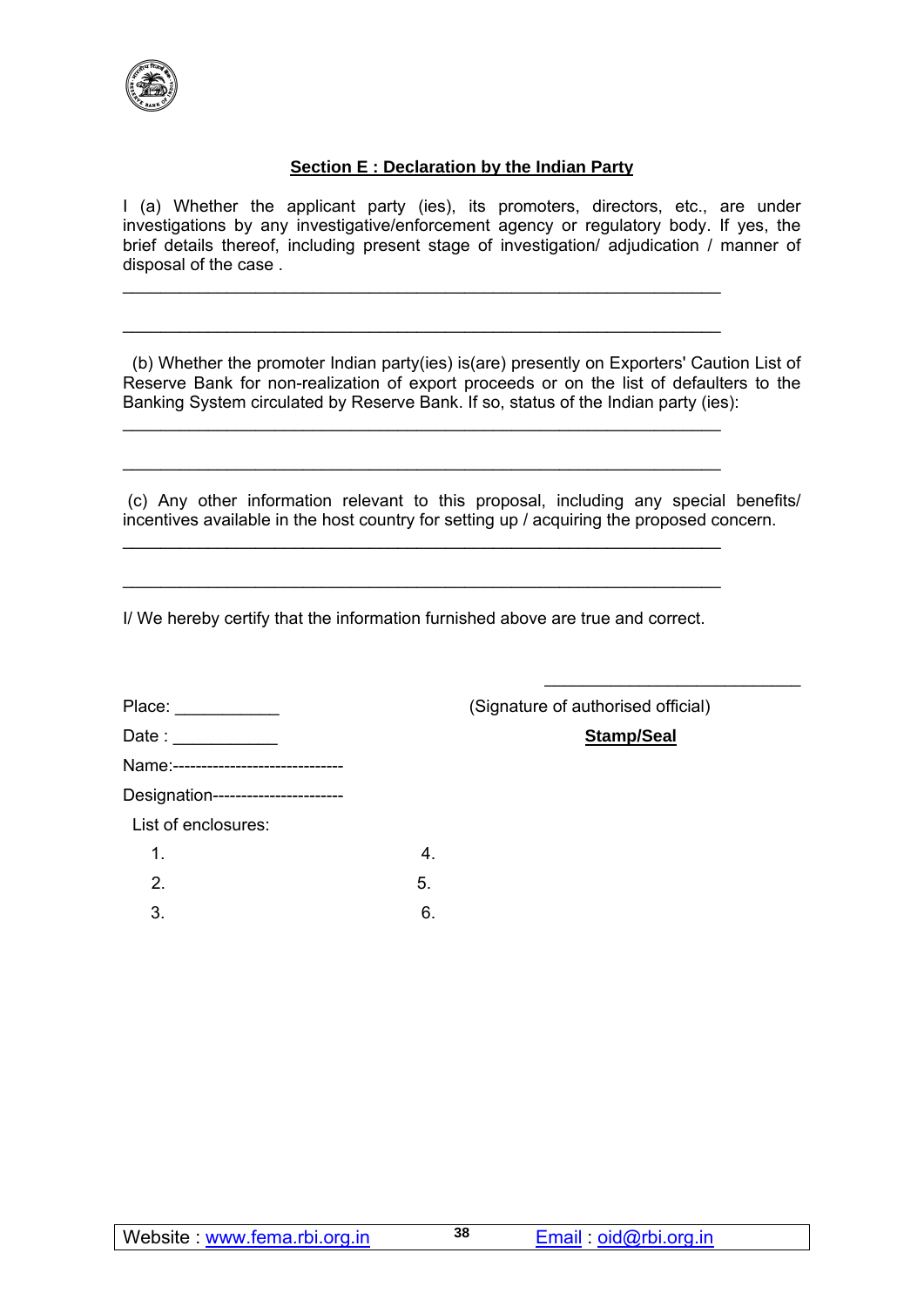

## **Section F: Certificate by the Statutory Auditors of the Indian Party**

It is certified that the terms and conditions contained in Notification No. FEMA 120/RB-2004 dated July 7, 2004, as amended from time to time (Foreign Exchange Management (Transfer or Issue of any Foreign Security) Regulations, 2004) have been complied with by the Indian party(Name of the Indian Party) in respect of the investment under report. In particular, it is certified that:

(i) the investment is not in real estate oriented or banking business, and

(ii) the amount of foreign exchange proposed to be purchased for remittance towards the investment together with remittances for all overseas investments already made and exports and other dues capitalized / swap of shares / investment from ECB / FCCB balances for investment abroad under the Automatic Route is within the limit stipulated by the Reserve Bank from time to time. This has been verified with reference to the net worth of the Indian party (Name of the Indian Party) as on the date of last audited balance sheet, i. e.-------(date)

- (iii) has complied with the valuation norms prescribed for the investment
- (iv) has complied with the ECB guidelines #

 (v) that the Indian party (a) has made net profits during the preceding three years, (b) has fulfilled the prudential norms of capital adequacy as prescribed by the regulatory authority concerned; (c) has been registered with the appropriate regulatory authority in India and (d) has obtained approval for the investment in financial services sector activities from the regulatory authorities concerned in India and abroad \*.

Note : \*Applicable only in cases where the investment is in the financial services sector (e.g. insurance, mutual fund, asset management, etc.).

# Applicable where investment is funded through ECB/FCCB balances.

#### (**Signature of the Statutory Auditor of the Company) Name of the firm, Stamp and Registration number**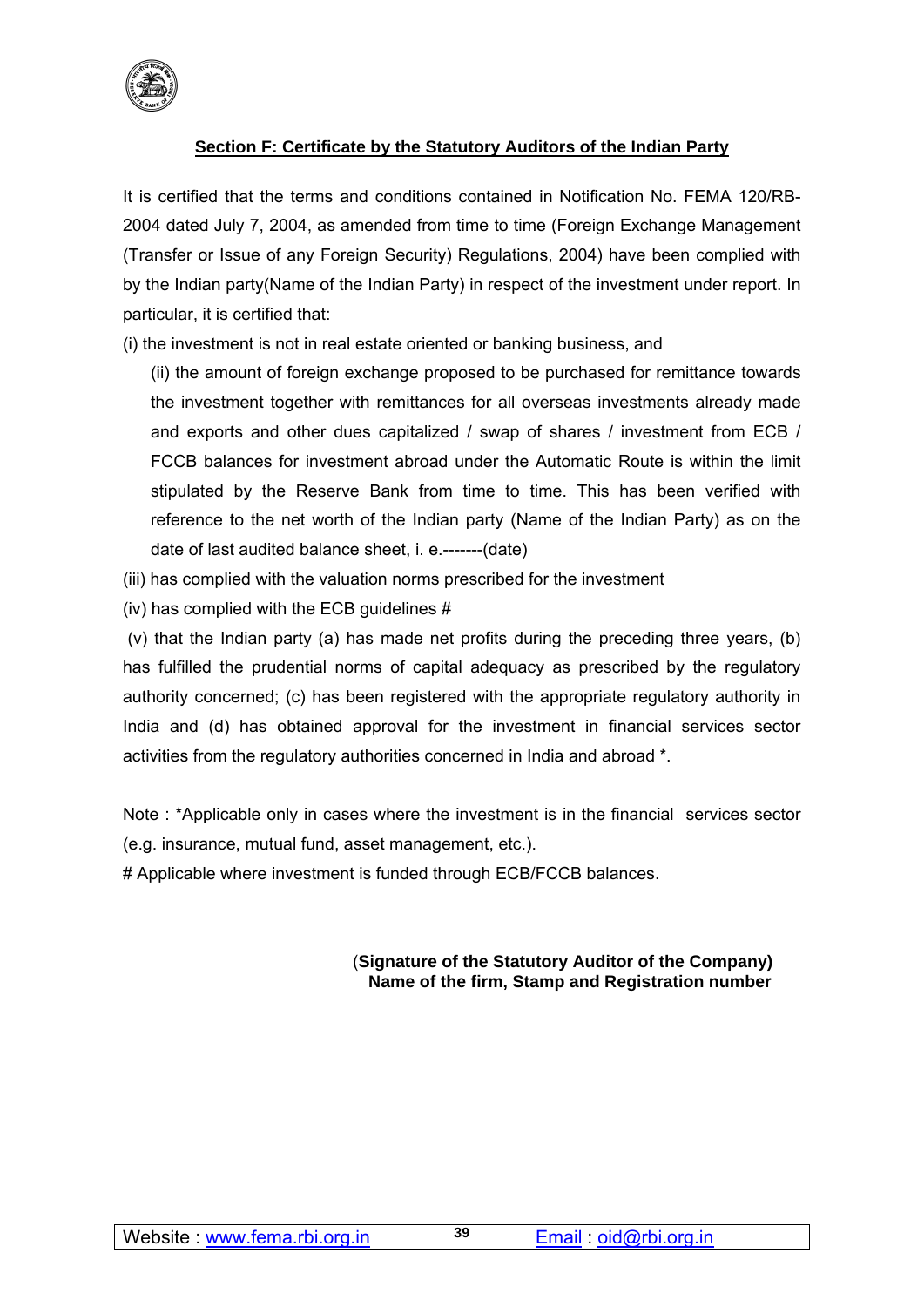

## **PART II**

## **REPORTING OF REMITTANCES**

#### **For office use only**

 **Date of Receipt ---------------- Inward No. -----------------** 

In case investment is in the existing JV/WOS, please indicate Unique Identification No. already allotted : No.

(I) Name of Indian Company:  $\square$ 

(II) Is there any change in Company name since last reporting? (Y/N)  $\sqrt{\frac{1}{1}}$ If yes, specify Old Company Name  $\Box$ 

## **DETAILS OF CURRENT REMITTANCES EFFECTED**

|                            |      | DETAILS OF CORRENT REMITTANCES EFFECTED | (Amount in 000's of FCY) |
|----------------------------|------|-----------------------------------------|--------------------------|
| Code of Reporting AD       |      | foreign currency**:                     |                          |
| (a) From EEFC A/c.         |      |                                         |                          |
| Equity                     | Loan | Guarantee<br>(Invoked)                  | Date of Remittance       |
|                            |      |                                         |                          |
| (b) By Market Purchases    |      |                                         |                          |
| Equity                     | Loan | Guarantee<br>(Invoked)                  | Date of Remittance       |
|                            |      |                                         |                          |
| (c) From the ADR/GDR funds |      |                                         |                          |
| Equity                     | Loan | Guarantee<br>(Invoked)                  | Date of Remittance       |
|                            |      |                                         |                          |
| (d) By Swap of Shares      |      |                                         |                          |
| Equity                     | Loan | Guarantee<br>(Invoked)                  | Date of Swap             |
|                            |      | <b>XXXX</b>                             |                          |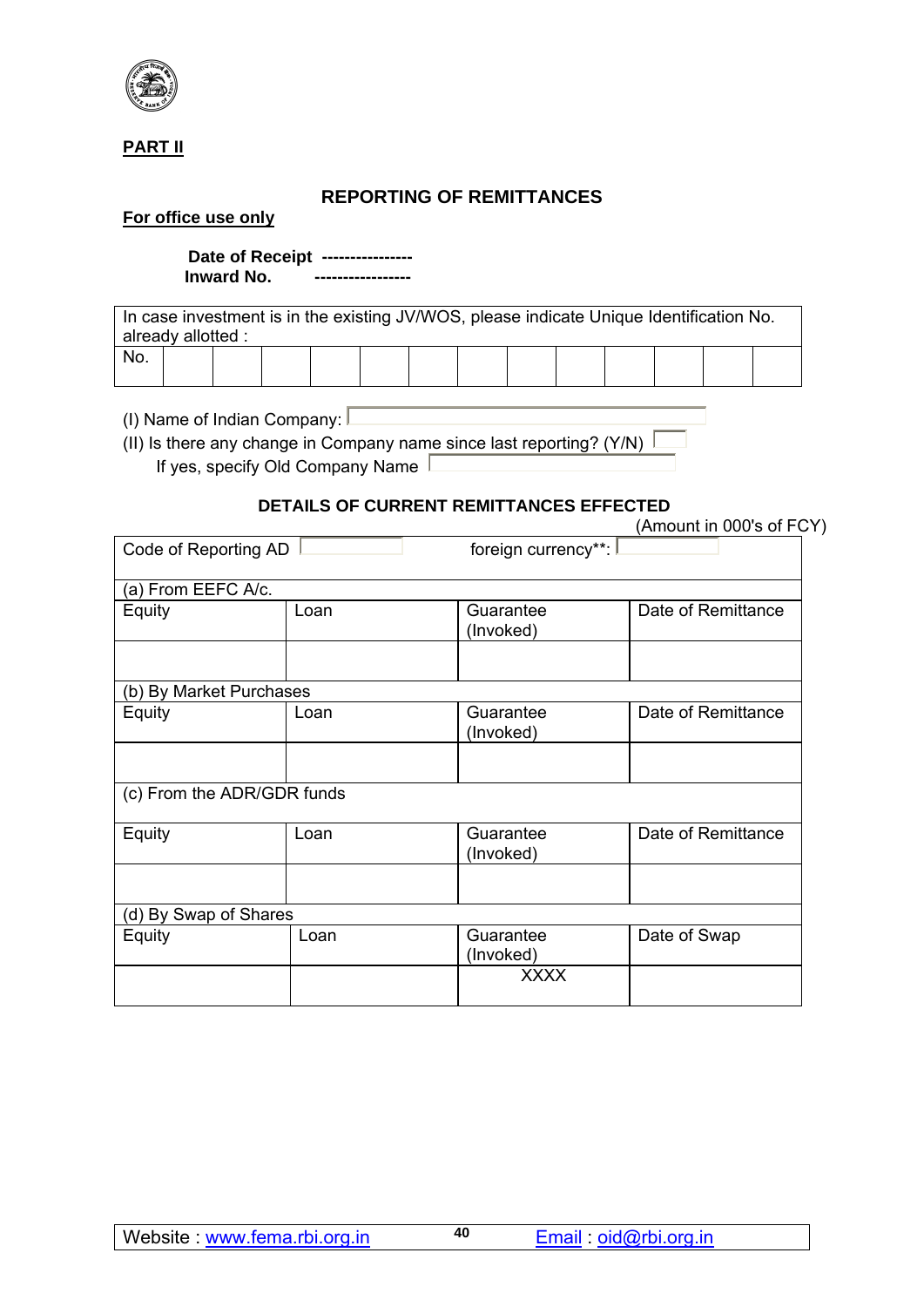

| (e) From ECB/ FCCB balances parked in India/outside India |      |                                  |  |  |  |  |
|-----------------------------------------------------------|------|----------------------------------|--|--|--|--|
| Equity                                                    | Loan | Date of Transaction<br>Guarantee |  |  |  |  |
|                                                           |      | (Invoked)                        |  |  |  |  |
|                                                           |      |                                  |  |  |  |  |
|                                                           |      |                                  |  |  |  |  |
| (g) Capitalization of Exports/Other dues@                 |      |                                  |  |  |  |  |
| Date of capitalization:                                   |      | Amount:                          |  |  |  |  |
| (h) Guarantee issued: Date                                |      | Amount:                          |  |  |  |  |
| (Fresh / Existing Guarantee Period                        |      |                                  |  |  |  |  |
| Extended                                                  |      |                                  |  |  |  |  |
| <b>Validity Period</b>                                    |      |                                  |  |  |  |  |

- Note : \*\* Please indicate name of the foreign currency (FCY) as per SWIFT code.
	- @ Please specify the other dues being capitalized viz., royalty, technical know-how fee, consultancy fees, etc.

We hereby confirm that the remittance (strike out whichever is not applicable)

i) has been allowed under the Automatic Route based on the certification given by the Statutory Auditors confirming compliance with the prescribed terms and conditions by the Indian party ;

ii) is in accordance with the terms and conditions of the approval letter issued by the Reserve Bank ; and

iii) in respect of the invoked guarantee remittance has been made after satisfying that the claim is in conformity with the terms and conditions of the guarantee issued to/on behalf of the JV/WOS abroad.

 Place Date:

(Signature of authorised official of the bank)

| Name        |  |
|-------------|--|
| Designation |  |
| Tel. No.    |  |
| FAX No      |  |

**Stamp /Seal**

Email : oid@rbi.org.in **<sup>41</sup>**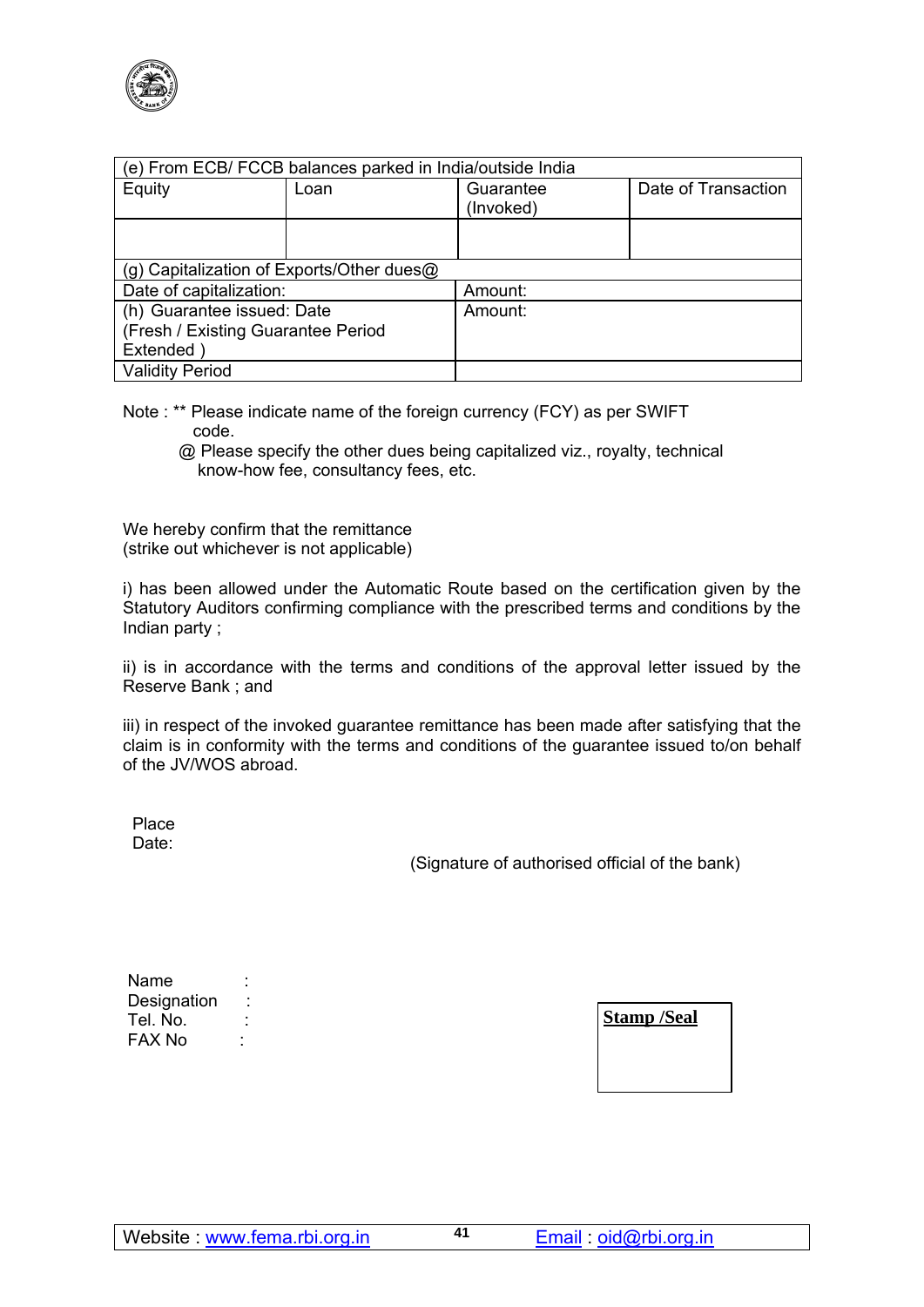

## **PART III**

## **ANNUAL PERFORMANCE REPORT (APR)**

(To be submitted certified by Statutory Auditor of the Company through the designated AD Category– I bank every year within 3 months of the closing of annual accounts of the JV / WOS as long as the JV/WOS is in existence)

**I.** Date of APR :

II. Unique Identification Number :

(Please indicate 13 digit Unique Identification number issued by RBI)

#### III. Changes in capital structure since last reporting

|         | Amount (new) | % share (new) |
|---------|--------------|---------------|
| Indian  |              |               |
| Foreign |              |               |

#### IV. Operational details of the JV/ WOS for the last two years

|                        |                      | (Amount in 000's FCY) |
|------------------------|----------------------|-----------------------|
|                        | <b>Previous Year</b> | <b>Current Year</b>   |
| i) Net Profit / (Loss) |                      |                       |
| ii) Dividend           |                      |                       |
| iii) Net worth         |                      |                       |

#### V. Repatriation from the JV/WOS

Foreign exchange earnings from Joint Ventures (JV) and Wholly Owned Subsidiaries (WOS)

|                                | During the last |  | year |          | Since commencement | of |
|--------------------------------|-----------------|--|------|----------|--------------------|----|
|                                | ended           |  |      | business |                    |    |
| Profit                         |                 |  |      |          |                    |    |
| (ii)<br>Dividend               |                 |  |      |          |                    |    |
| (iii) Retained Earnings*       |                 |  |      |          |                    |    |
| Investments into India<br>(iv) |                 |  |      |          |                    |    |
| (v)Others**(Please specify)    |                 |  |      |          |                    |    |

 \*(Represent part of the profits of the JV/WOS which is retained and reinvested in the JV/WOS).

\*\* (Royalties, technical know-how fees, consultancy fees, etc.)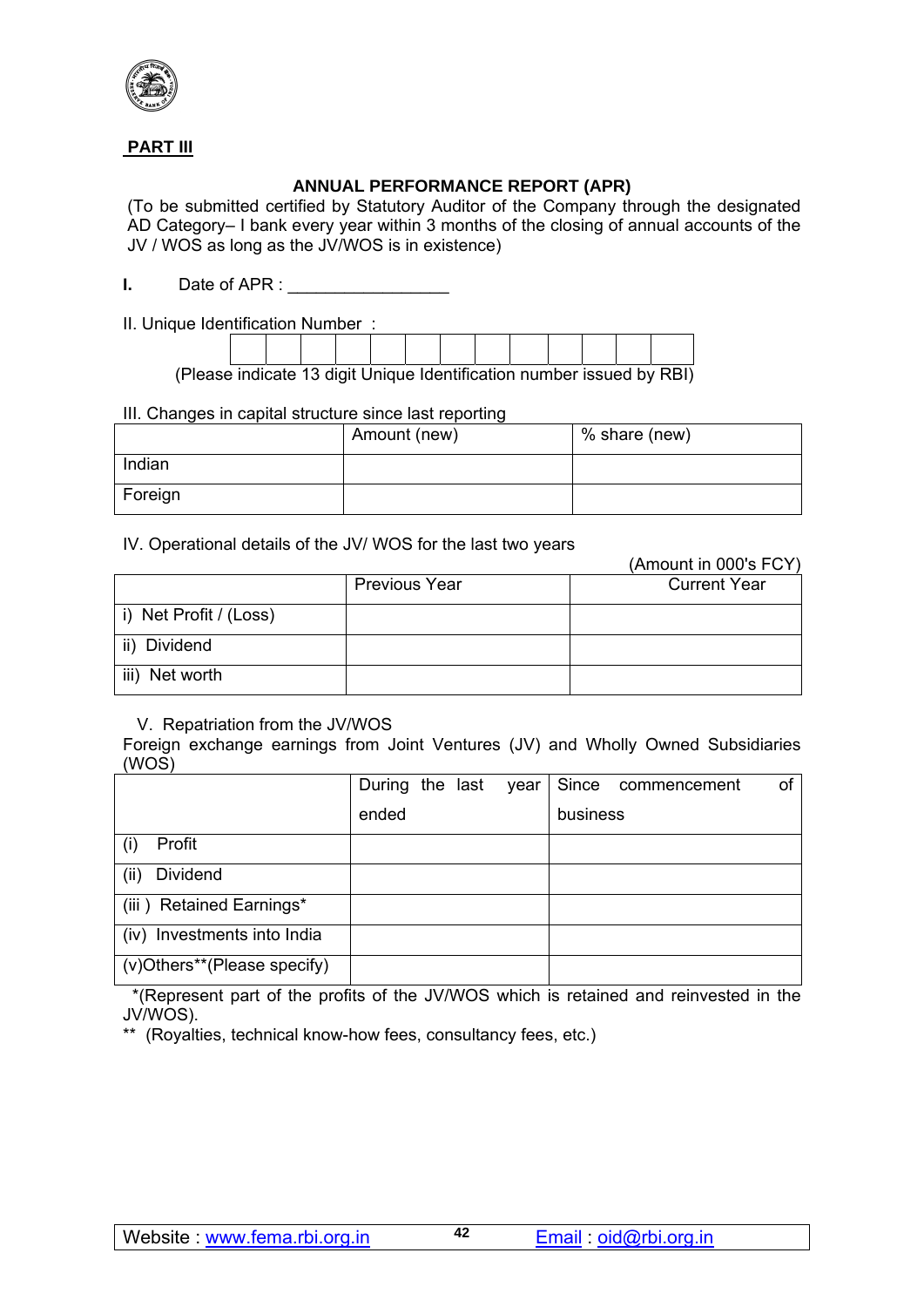

### VI. Investment in step down subsidiaries since last reporting

| Country              |  |
|----------------------|--|
| Name of JV/WOS       |  |
| Amount of Investment |  |
|                      |  |

Place: \_\_\_\_\_\_\_\_\_\_\_\_\_

Date : \_\_\_\_\_\_\_\_\_\_\_\_

(Signature of authorised official)

**Stamp/Seal**

Designation----------------------

 (Signature of the Statutory Auditor of the Company) Name of the firm, Stamp and Registration number

## **Signature of the Authorised Official of the bank:**

**Name: Designation:**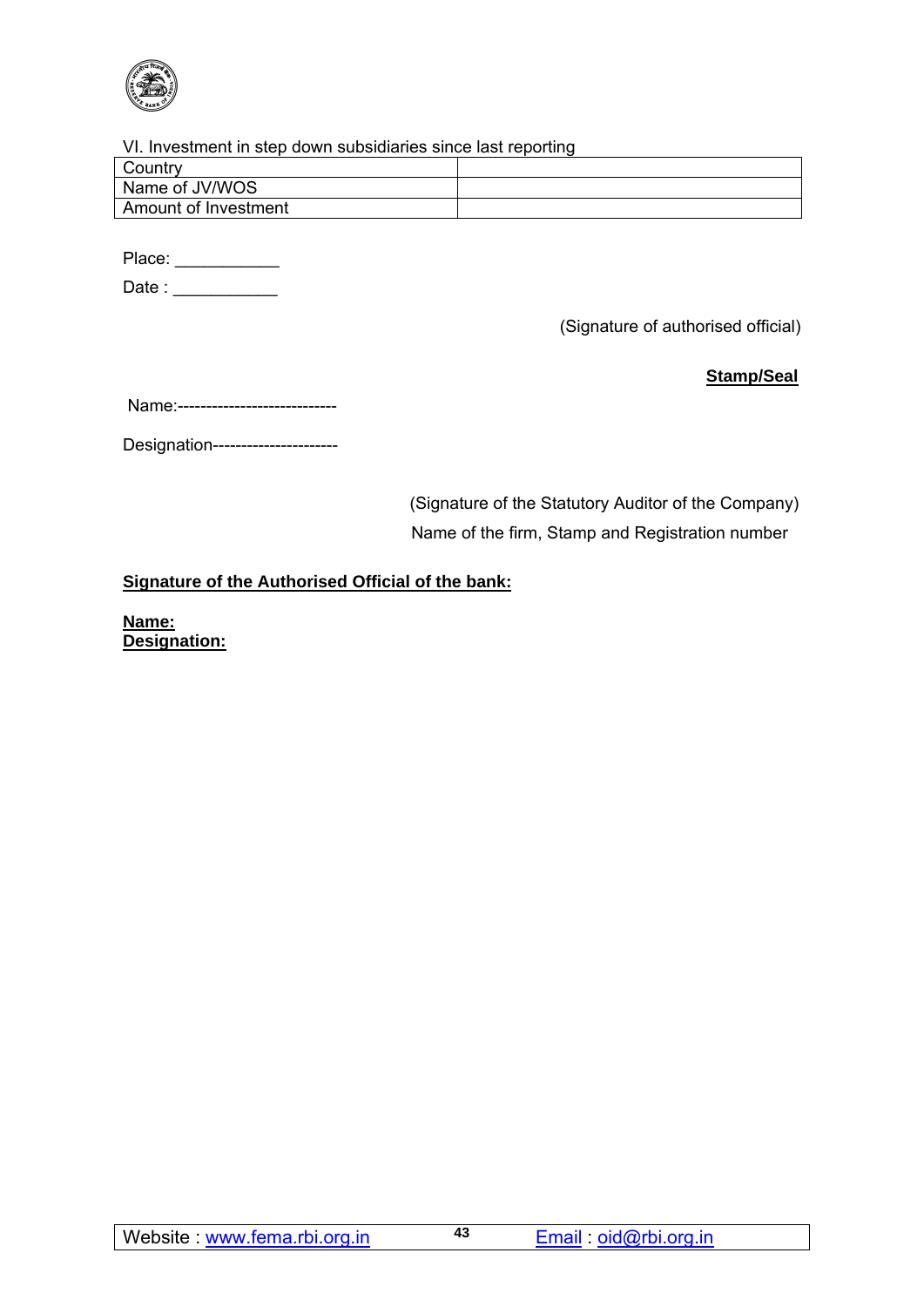

**PART IV**

## **Report on Closure / Disinvestment / Voluntary Liquidation /Winding Up of JV / WOS**

(To be submitted by the designated AD Category –I bank (All Amounts in FCY, in thousands)

Name and Address of the AD Category – I bank:

AD Code:  $\blacksquare$ 

Unique Identification Number allotted by the Reserve Bank

Whether APRs submitted regularly? (Y/N) Date of submission and period to which last APR relates:

Details of Investment

| Equity | Guarantees Issued |
|--------|-------------------|
|        |                   |

#### Details of Remittances

| Equity | Loan | Guarantees Invoked |  |
|--------|------|--------------------|--|
|        |      |                    |  |

#### Changes in the capital Structure since the last APR

| Fauity | oan | Guarantees Issued |
|--------|-----|-------------------|
|        |     |                   |

#### Amount Repatriated on disinvestments

| <b>Contract Contract Contract</b> | $\overline{\phantom{a}}$ |
|-----------------------------------|--------------------------|
|                                   |                          |

It is certified that (Strike out whichever is not applicable)

I. (a) the sale is effected through a stock exchange where the shares of the overseas Joint Venture (JV) or Wholly Owned Subsidiary (WOS) are listed;

(b) if the shares are not listed on the stock exchange, and the shares are disinvested by a private arrangement, the share price is not less than the value certified by a Chartered Accountant /Certified Public Accountant as the fair value of the shares based on the latest audited financial statements of the Joint Venture or Wholly Owned Subsidiary;

(c) The Indian party does not have any outstanding dues by way of dividend, technical know-how fees, royalty, consultancy, commission or other entitlements, and/or export proceeds from the Joint Venture or Wholly Owned Subsidiary,

(d) The overseas concern has been in operation for at least one full year and the Annual Performance Report together with the audited accounts for that year has been submitted to the Reserve Bank;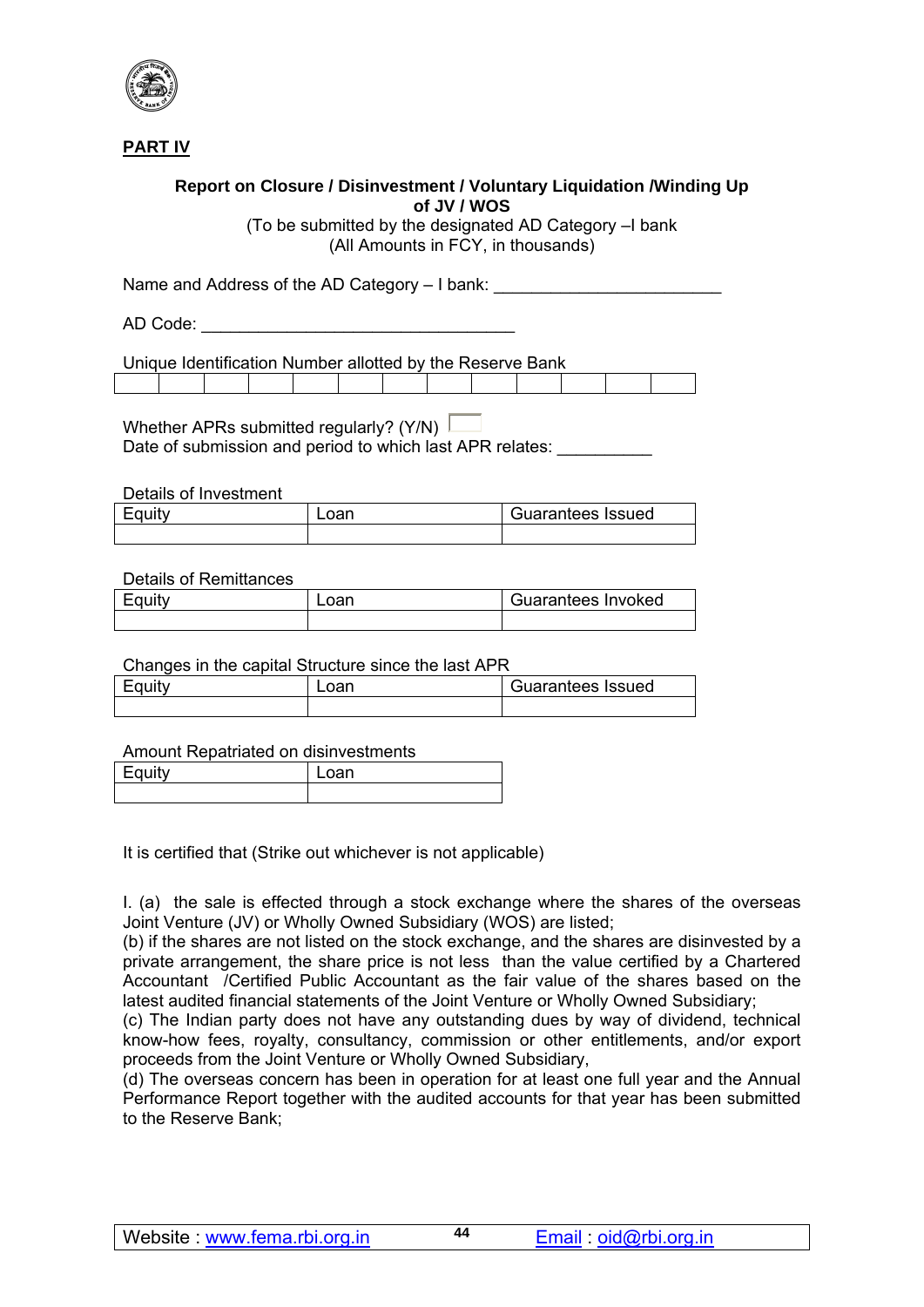

(e) The Indian party is not under investigation by CBI/ED/SEBI/IRDA or any other regulatory authority in India.

 Place Date:

(Signature of authorised official of the bank)

Name: Designation : Tel.No. : FAX No. :

**Stamp /Seal**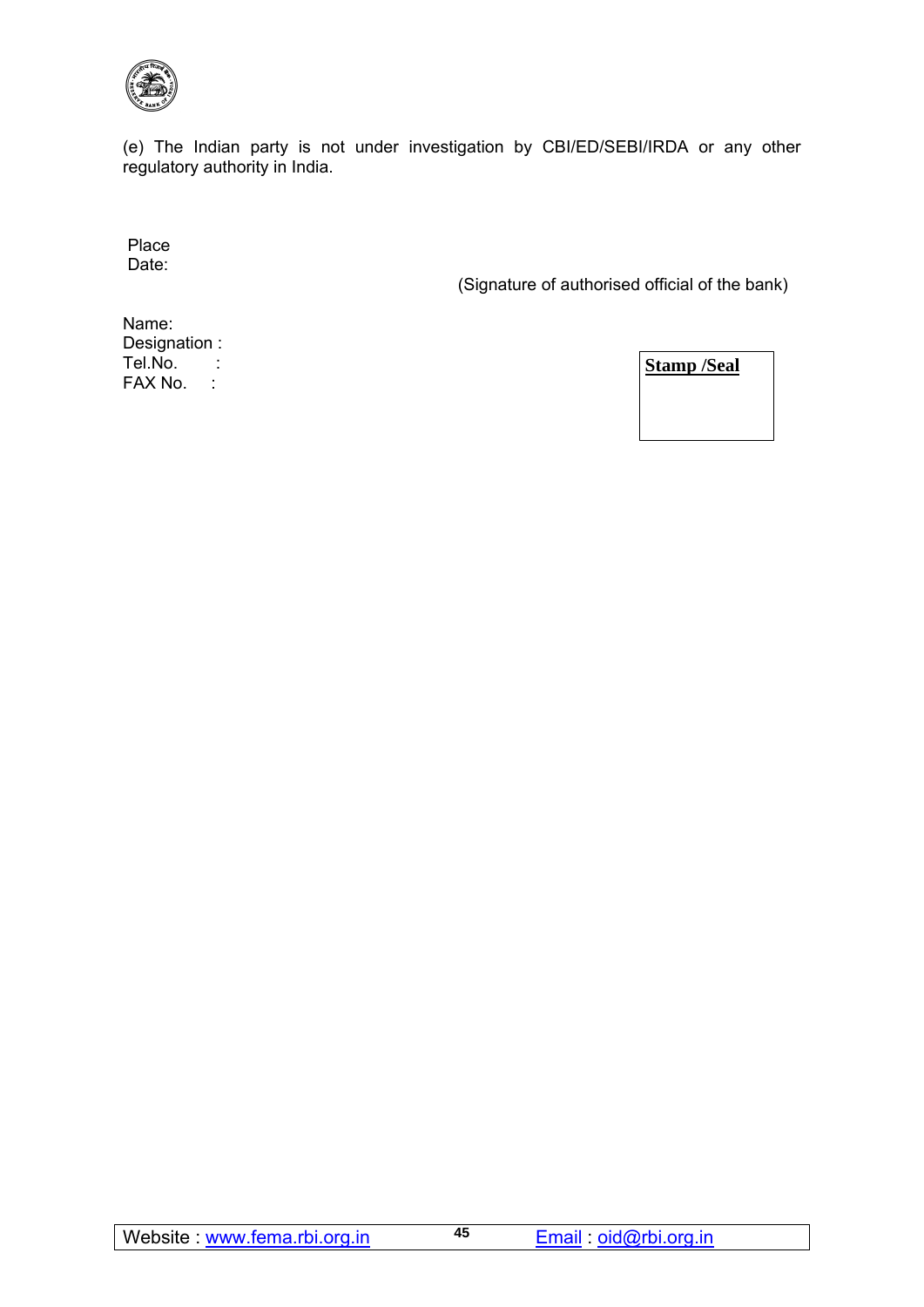

## **Instructions for filling up the Form ODI**

(This part should be detached and retained by the applicant)

This set of forms attempts to capture basic information relating to overseas investments by Indian parties (as defined under Notification FEMA 120/RB-2004 dated July 7, 2004, as amended from time to time).

> Part I contains details of the JV/WOS, Indian Parties and the financing pattern of the overseas entity.

Part II reports remittances certified by AD.

 Part III is the Annual Performance Report, which contains brief particulars of the performance of the overseas entity and

Part IV is to be used at the time of disinvestment/liquidation/winding up.

Section D of Part I is critical, since information regarding ownership structure and financing pattern have been included here. In addition to details of remittance from India, Part I must report full details of funding through SPVs / subsidiaries overseas, share of foreign partners, etc.

(1) Part I (barring Section C) of the form is required to be filled up by the Indian party seeking to invest in JV / WOS overseas either under Automatic Route or Approval Route and submitted to the designated AD Category – I bank. Part I (Sections C and D) is required to be submitted, whenever the initial capital or financing structure of the JV / WOS reported to the Reserve Bank at the time of the initial remittance / approval undergoes changes by way of expansion, merger, infusion of additional capital, etc.

(2) Under Automatic Route, in case of new proposals, immediately after effecting remittance, the designated AD Category - I bank should forward Part I of the form along with Part II to The Chief General Manager, Reserve Bank of India, Foreign Exchange Department, Central Office, Overseas Investment Division, (OID), Amar Bldg., Mumbai 400001 for obtaining the Unique Identification Number..

3) Under Approval Route, Part I of the form, after scrutiny, should be submitted by the AD Category-I bank, along with their recommendations, to the Reserve Bank at the above address. If approved, Part I of the form will be returned to the AD Category – I bank and should be resubmitted by the AD Category – I bank to Reserve Bank immediately after effecting the remittance, along with Part II of form at the address mentioned above.

 (4) In case of supplementary remittances, only Part II of the form, complete in all respects, is required to be submitted by the AD Category - I bank to Reserve Bank. However, if capital structure / financing pattern, etc. of the JV / WOS have changed since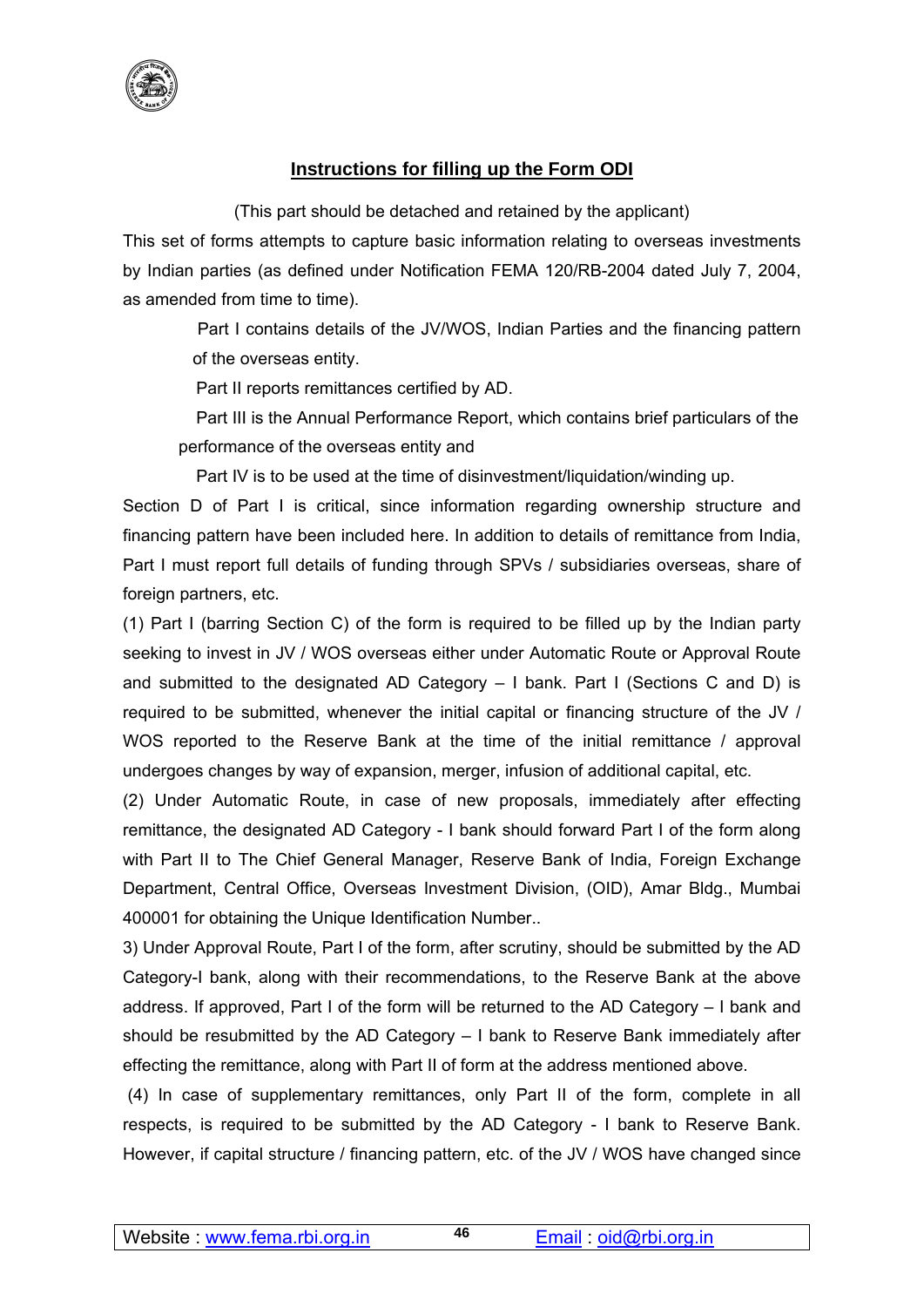

reporting at the time of initial investment Part I of the form (barring Sections A and B) need to be submitted along with Part II.

(5) In case more than one Indian promoter is investing in the same JV / WOS, details of each such promoter should be provided in a single format by the AD designated for the JV / WOS.

(6) Annual Performance Report (APR) (Part III) should be submitted, through the designated AD Category-I bank, every year within 3 months of the closing of annual accounts of the JV / WOS for as long as the JV/WOS is in existence, at the address above.

(7) All amounts of foreign currency (FCY) and Indian rupees (INR) **should be in thousands only.** 

(8) When JV / WOS is closed / wound up / disinvested / liquidated, etc., report should be submitted to Reserve Bank at the address above in Part IV of the form within 30 days of the disinvestment.

(9) Reserve Bank reserves the right to put the information furnished here in the public domain.

For approval by the Reserve Bank, the following documents need to be submitted along with Part I.

(a) A report from the bankers of the Indian party in a sealed / closed cover.

(b) The latest Annual Accounts, i.e. Balance Sheet and Profit and Loss Account of the Indian party along with the Directors' Report.

(c) Additional documents as under, if the application is made for partial / full takeover of an existing foreign concern:-

(i) A copy of the certificate of incorporation of the foreign concern;

(ii) Latest Annual Accounts, i.e. the Balance Sheet and Profit and Loss Account of the foreign concern along with Directors' Report; and

(iii) A copy of the share valuation certificate from:

►a Category I Merchant Banker registered with SEBI, or, an Investment Banker / Merchant Banker registered with the appropriate regulatory authority in the host country, where the investment is more than USD 5 million (US Dollars Five million), and

*►* in all other cases, by a Chartered Accountant or a Certified Public Accountant.

(d) A certified copy of the Resolution of the Board of Directors of the Indian party/ies approving the proposed investment.